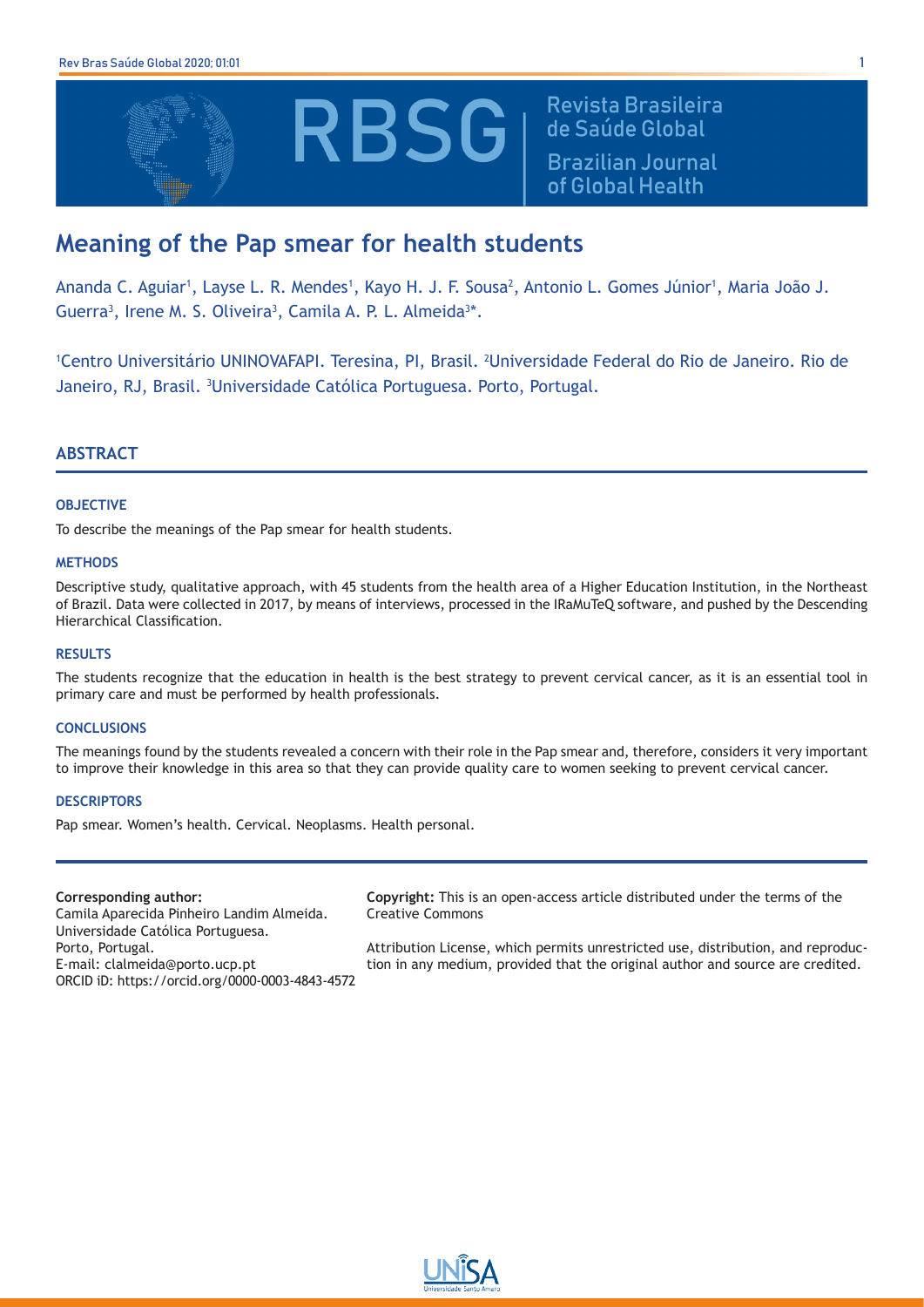#### **INTRODUCTION**

The advancement of the Pap smear is a landmark of great importance for the screening and prior identification of the cervical cancer. It is a non-invasive and amazingly simple, inexpensive, and satisfactory procedure granting the discovery of neoplastic cells, existing in the vaginal smear<sup>1</sup>.

Cervical Cancer of the Uterus (CCU), when diagnosed early, comes with a great possibility of cure. However, it has been considered a serious public health problem, being the second type of cancer that more affects women, being responsible for about 265 thousand deaths per year. The Papanicolaou still remains the best strategy used to diagnose the lesions, it is offered free of charge by the Unified Health System (SUS) to women aged 25 and 65 years<sup>2</sup>.

Brazil is considered a pioneer in the incorporation of the Pap smear, but there are still many barriers that diminish its accomplishment such as: shame, ignorance regarding the examination and the fear of this evidence the presence of some pathology and mainly the unpreparedness of the health professionals in to deal with women $3$ .

According to Rocha et al.<sup>4</sup>, pap smears should be accessible to women who have already started their sex life. For Public Health, the control of CCU reflects one of the major concerns, because it is a world-class pathology, even with a high recovery capacity if detected early.

In the study carried out by Sousa and Monteiro<sup>5</sup>, most women recognize the importance of performing the Pap smear as a way to prevent several diseases, amongst them, the CCU, although some women report that as a uncomfortable procedure and also there is exposure to female intimacy. Thus, these feelings create barriers that impede prevention and compromise the realization of preventive, being extremely important the awareness and understanding by health professionals.

In this sense, it is recognized the importance of the primary care professionals to act directly in the promotion, prevention and health education of the population, considering the lack of knowledge of women about the HPV infection, which can lead to neoplastic lesions and CCU, the factors of noncompliance with the preventive examination and the increase in the prevalence and incidence of CCU, which have a relevant impact on Public Health<sup>6</sup>.

Considering that present CCU with high prevalence and international and national incidence, being susceptible to detection and early treatment, it becomes relevant to investigate the training and knowledge about the Pap smear as an important ally in the prevention and screening of CCU. Thus, this study aimed to describe the meanings of the Pap smear for health students.

## **METHODS**

This is a qualitative study carried out in a Higher Education Institution (HEI), in the Northeast of Brazil.

The participants of this research were the undergraduate students in Medicine, Biomedicine and Nursing courses who have completed the subjects of Gynecology (7th term), Cytopathology (6th term) and Women's Health (5th term), respectively, in the selected center. The participants were selected because they were the three courses in the Health area (Medicine, Biomedicine and Nursing) of the selected center in which a more specific approach in the curricular matrix on the technique of the Pap test takes place, with the prevention of cancer of the cervix, and health education.

As a criterion for inclusion, it was established the undergraduate students in Medicine, Biomedicine and Nursing, who completed the disciplines of Gynecology, Cytopathology and Women's Health, respectively, to make themselves available to

the procedures and period of data collection (August and September 2017), after clarification of all stages of the research. As a criterion of exclusion, the students who were on health leave during the period of data collection. The number of students participating in this study was not previously established due to the nature of the qualitative approach, which seeks to address the depth of the meanings present in the speeches, the recidivism and saturation of the information collected.

To obtain the data, interviews were conducted in classrooms at the Institution. These interviews were transcribed in full and guided through a semi-structured script composed of three questions to meet the objective of this research. In addition, to characterize the participants, a form was applied to collect sociodemographic aspects.

For the analysis, the recorded audios obtained during the interviews were transcribed in a text file for the elaboration of the corpus. For the processing, the software IRaMuTeQ (*Interface of Routles Analyzes Multidimensionnelles de Textes et de Questionnaires*) was used, using the method of the Descending Hierarchical Classification (DHC), in which the units of elemental context and the words were crossed. From the sizing of the corpus the word classes were created, these were interpreted by their profiles, which were characterized by specific symbols correlated statistically and independently, obtaining a stable and definitive classification.

#### **RESULTS**

Out of the 45 students interviewed in the medical, biomedicine and nursing courses, the age range from 20 to 29 years prevailed, the majority of which were brown, 37 female, unmarried, with a family income between one and four minimum wages and originated from others cities of Brazil.

IraMuTeQ made the lexical recognition and separation of the corpus in 44 text units from 181 text segments, with 6323 records of occurrences and use of 85.08% of the total corpus. By means of the DHC, analyzes of the lexical domains were obtained. From the processing, the division took place in two thematic axes.

From the first axis, Class 6 originated, obtaining the highest percentage of repetitions, titled: "Experienced feelings in the gynecological consultation", branched into a subdivision represented by Class 5, which was denominated: "Failure to perform the exam leads to advanced cancer discovery". Class 5 branched into 2 subdivisions in Classes 4 and 2, entitled: "Early identification of malignant lesions by means of Papanicolaou" and "Importance of prevention of CCU", respectively. From the second axis, Classes 1 and 3 originated from the second partition of the corpus, entitled: "The role of health professionals to inform the population about the important exam" and "Intervention through lectures and educational campaigns", respectively.

In class 6, the participants revealed that the biggest feelings reported is the embarrassment, for not being comfortable with the health professional. There is still the fear of discovering some STD or even malignant lesions such as cancer and the discomfort of having to undergo the gynecological position.

> *The main factor is the embarrassment, many women fail to perform the exam because they do not feel comfortable being there with the health professional (A8).*

> *The fear of having a positive diagnosis in the exam justifies the woman performing the procedure but does not return to get the result (A14).*

In this context, Class 5, respondents declare that the consequences of not performing the Pap test may be related to a lack of symptoms. The late diagnosis of HPV and even cancer

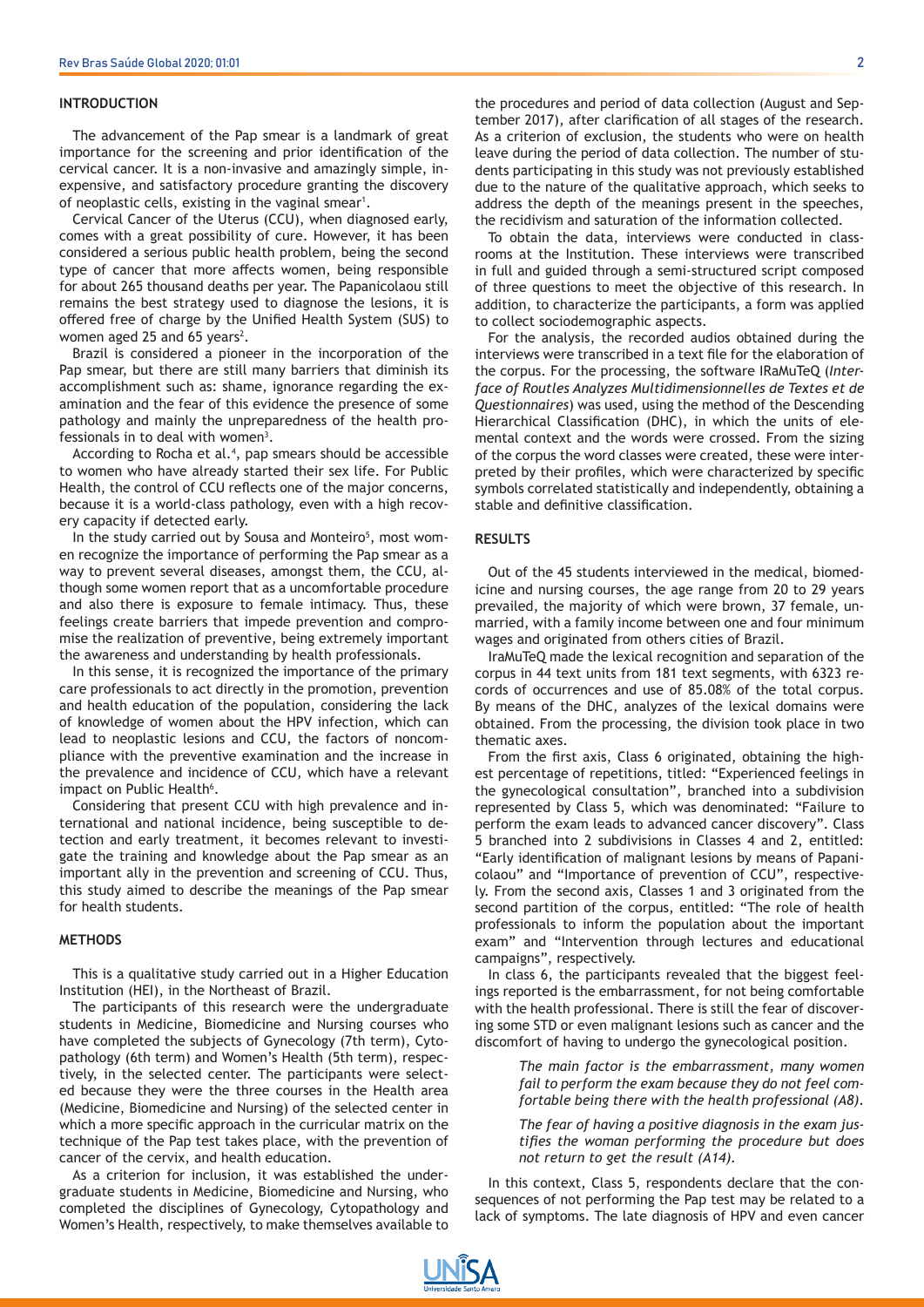lesions may be related to the lack of adherence of women to the examination, this reflects in the high mortality rates, because when discovered to an advanced degree, drug therapy will not always respond to treatment, and even a hysterectomy is required.

> *The question of the consequences of non-achievement is that if they acquire some virus, such as HPV and that when untreated can evolve into other lesions even cervical cancer (A16).*

> *The consequences of not performing are the diseases that can evolve; when they do not take care, they can thus have bigger complications (A18).*

In Class 4, deponents conceptualized that the Pap smear is usually done at the gynecological examination, it is simple and inexpensive, and it evaluates the cells of the epithelium of the uterus of the woman, through the scraping of these cells. It is of extreme importance for the prevention of various types of infections, and even the diagnosis of more complex pathologies, such as CCU.

> *The Pap smear is a gynecological exam, and it is done to screen for potentially malignant lesions of cervical cancer. It is a relatively simple and accessible method to the population (A39).*

> *It is a prevention test for the woman to know if she has any infection (A42).*

Thus, Class 2, the participants reported that it is essential to identify this cancer early, since it is very prevalent and is responsible for the high incidence of mortality among women. When the diagnosis is made early, the chances of curing this cancer increase, so the Pap test remains the key tool to prevent CCU.

> *Cervical cancer today is one of the cancers that most devastate the female population (A7).*

> *Early identification of the cause of injuries can be essential to prevent cancer (A40).*

In Class 1, the interviewees affirm that the health professional must be in direct contact with the women in the health units, guiding and clarifying doubts about the exam, and it is also necessary that there is a cordial and humanized service.

> *As a future professional, I must strive for women to understand what the exam is, showing what the benefits are of taking it (A20).*

> *I can intervene, showing that it is a simple, routine exam, and talk about periodicity also because there is a woman who thinks that she only needs to do it once in her life (A24).*

In Class 3, most participants reported that educational campaigns and lectures should be carried out in all spheres of society such as: neighborhoods and suburbs, hospitals and academia. These educational campaigns should emphasize the importance of taking the exam periodically.

> *Through educational campaigns or lectures for both adolescents and adult women so that they develop this understanding of the importance of how high are the rates of cancer in the cervix and how this simple examination can decrease these levels of cancer and also treat how much before those that are positive (A4).*

*Failure to perform the Pap smear is an issue that must be addressed with the best publicity, awareness, both within the academic environment and in society as well as in hospitals, because there are not many strong incentives for the examination (A15).*

#### **DISCUSSION**

As evidenced in the scientific literature and corroborating with the results of the research, the Papanicolaou is considered a preventive examination of CCU, which has been used for more than 40 years<sup>7</sup>.

Papanicolaou is a widely used screening program and is available free of charge. It has low cost, is fast, present high specificity and accuracy in relation to the diagnosis of CCU. In Brazil, this preventive procedure is carried out by women and influenced by several factors: age, socioeconomic status, and health services particularities<sup>8</sup>.

In this way, the results presented on the accomplishment of the Papanicolaou, by Giustina et al.<sup>9</sup> showed that the cervical cancer is a disease with slow evolution, therefore it is easy to detect changes early during the preventive exam.

The CCU is the third most common pathology in women, with no clinical manifestations. In the advanced stage when cancer becomes invasive, it is quite common for women to report having discharge, pain and in some cases even vaginal bleeding. After it´s the discovery a sequence of procedures begins, through the diagnostic confirmation and the treatment, however the cases continue to grow a lot, because about 530 thousand women can develop this cancer every year in the world, and around of 275,000 can die<sup>10</sup>.

In agreement with the results presented in this research, the risk factors for CCU may be related to a number of issues such as: genetic factors, sexually transmitted diseases, mainly those caused by HPV, multiple partners, use of oral contraceptives for prolonged periods<sup>11</sup>.

Nowadays, screening programs for CCU are important because they can reduce up to 80% of the cases of death caused by this pathology, but there is still a part of the female population that does not perform it. According to data from the Ministry of Health, 40% of Brazilian women never underwent the exam, constituting only about 30% performed at least three times in their lifetime<sup>12</sup>.

Currently Brazil is considered the pioneer in performing the Pap smear, but it is possible to observe that there are still several factors that allow the low adherence of women to this exam, the main and lack of knowledge, taboos and mainly cultural issues and levels socioeconomic<sup>13</sup>.

According to the results presented, fear and shame are the main reasons for not performing the Papanicolaou, which for Silva et al.<sup>14</sup> are barriers that interfere directly or indirectly, since many women are afraid of body exposure and to the touch. The feeling of fear and pain are related to bad experiences experienced in other procedures, making women not seek so often.

According to Almeida et al.<sup>15</sup> women with low schooling and income tend not to perform the preventive and thus are more susceptible to CCU because they do not understand the exam and the difficulties found in the health care, so this part of the female population find many barriers to the preventive examination. The lack of understanding of women results in the low awareness of the female population about the significance and importance of the Pap smear, as well as restricted access to health care<sup>6</sup>.

At the present time it is very common to still have a certain resistance of the women in conforming to the examination due to the cultural values, since there is still a certain prejudice on the part of the women themselves to perform the exam and taboos like the fear and shame, thus making difficult the work of health professionals in the prevention and diagnosis of diseases<sup>16</sup>.

As shown in the results presented, the provision of health services is also a reason for not doing so, since according to the study by Silva et al.<sup>14</sup>, many women and health profession-

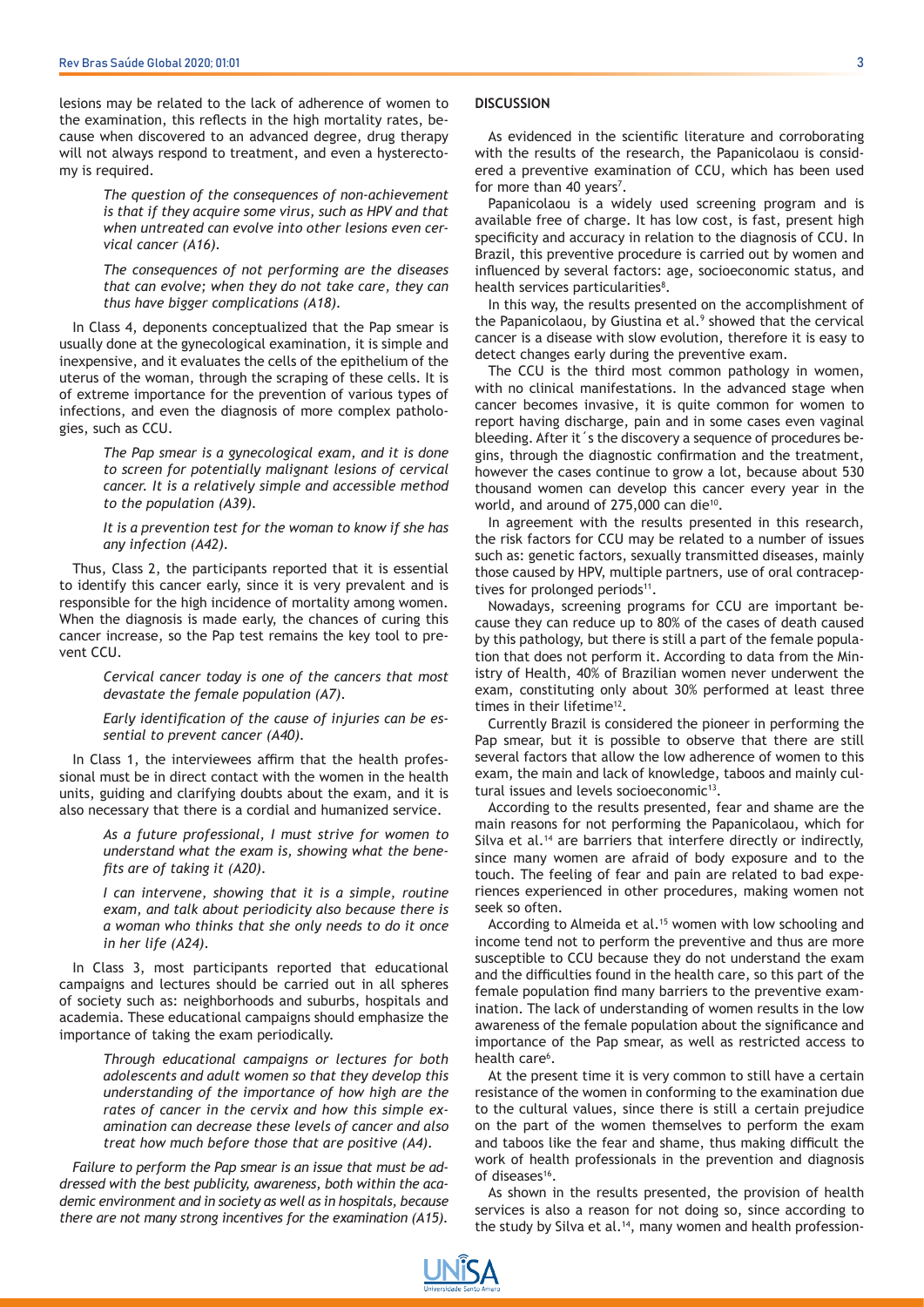als themselves report that there should be an improvement in these services, with a more humanized care, a quality infrastructure and especially the adaptation of the more flexible hours so that they can perform the Pap smear.

According to the presented results, the academics reported that health education and the best strategy to anticipate CCU and thus are essential tools in primary care and should be performed by health professionals<sup>17</sup>.

The actions of health promotion are very relevant to prevent CCU, since from these it is possible to guide and advise women on the importance of performing the Pap smear and also make women feel more motivated to practice self-care and thus increasing the number of female followers to preventive<sup>18</sup>.

In health promotion and health campaigns health professionals should seek to provide a brief and clear overview of uterine cancer prevention, as an example through playful activities that guarantee the expectant to assimilate past information in a simple way, false " knowledge about the subject<sup>19</sup>.

According to the results, the relationship between the professional and the patient is extremely important so that they can create affective bonds, so that they can trust the professional, being comfortable for dialogue and breaking the taboos that surround women. These links help a lot to collaborate with the health education processes, due to the greater adhesion of women to the preventive<sup>20</sup>.

## **CONCLUSION**

From the perspective of the researched scholars, it was possible to verify that the participants self-declared that the Pap test is important for the prevention and early treatment of CCU, a pathology that is responsible for high levels of mortality among women.

egarding the relationship between the health professional and the patient, the interviewees emphasized that it is essential to create bonds so that there is a relationship of trust, being patient to dialogue and minimizing the myths that permeate women about the achievement the Pap smear and the educational practices related to self-care.

The results presented and discussed should be considered from the perspective of some methodological limitations: because it is a transversal research, the ideas of the classes named and processed by the IraMuTeQ software can be modified over time, as the interventions and strategies are implemented; and for conducting the research in a single University Center located in a local reality of the Northeastern Region of Brazil.

#### **REFERENCES**

- 1. Lucena LT, Zãn DG, Crispim PTB, Ferrari, JO. Fatores que influenciam a realização do exame preventivo do câncer cérvico-uterino em Porto Velho, Estado de Rondônia, Brasil. Rev Pan-Amaz Saude. 2011;2(2):45-50. https://dx.doi. org/10.5123/S2176-62232011000200007
- 2. Andrade CB, Sousa C, Campos NPS, Gonzaga MFN, Pereira RSF, Soares APG. Percepção dos enfermeiros da atenção básica à saúde do município de Jeremoabo frente à resistência das mulheres na realização do exame citopatológico de colo de útero. Revista Saúde em Foco [Internet]. 2017 [cited 2020 Oct 24];9:34-55. Available from: https://portal.unisepe.com.br/unifia/wp-content/uploads/sites/10001/2018/06/006\_percepcao\_dos\_enfermeiros\_da\_atencao\_basica\_a\_saude.pdf
- Teixeira LA. From gynaecology offices to screening cam-3. paigns: a brief history of cervical cancer prevention in Brazil. Hist Ciênc Saúde – Manguinhos. 2015;22(1):221-40.

https://doi.org/10.1590/S0104-59702015000100013

- Rocha BD, Bisognin P, Cortes LF, Spall KB, Landerdahl MC, Vogt MSL. Exame de Papanicolaou: conhecimento de usuárias de uma Unidade Básica de Saúde. Rev enferm UFSM. 2012;2(3):619-29. https://doi.org/10.5902/217976926601 4.
- 5. Sousa GM, Monteiro RB. Concepção de mulheres sobre o exame Papanicolaou associado ao câncer de colo uterino [Monografia]. Teresina (PI): Centro Universitário UNINOVA-FAPI; 2016. 44 p.
- 6. Almeida CAPL, Sousa GM, Monteiro RB, Muller JBBS, Sampaio JPS. Conceptions of women on cervical cancer screening. Acta Scientinarum. Health Sciences. 2018;40:e35898. https://doi.org/10.4025/actascihealthsci.v40i1.35898
- 7. Oliveira ES, Barbosa KKV, Chagas ACF, Ivo ML, Carvalho DPS-RP, Ferreira Júnior MA. Cervical cytopathology and epidemiologic profile of women with sexual active life. J Nurs UFPE on line. 2015;9(7):8985-92. https://doi.org/10.5205/1981- 8963-v9i7a10689p8984-8992-2015
- 8. Tomasi E, Oliveira TF, Fernandes PAA, Thumé E, Silveira DS, Siqueira FV, et al. Estrutura e processo de trabalho na prevenção do câncer de colo de útero na Atenção Básica à Saúde no Brasil: Programa de Melhoria do Acesso e da Qualidade – PMAQ. Rev Bras Saúde Mater Infant. 2015;15(2):171-80. https://dx.doi.org/10.1590/S1519- 38292015000200003
- 9. Giustina FPD, Peres LC, Bastos COR, Lopes LIS. Comportamento e conhecimento das alunas de enfermagem da Faciplac sobre a prevenção do câncer de colo de útero. Revista de Saúde da Faciplac [Internet]. 2015 [cited 2020 Oct 24];2(1):19-39. Available from: http://revista.faciplac. edu.br/index.php/RSF/article/view/102
- 10. Santos AMR, Holanda JBL, Silva JMO, Santos AAP, Silva EM. Cervical cancer: knowledge and behavior of women for prevention. Rev Bras Promoç Saúde [Internet]. 2015 [cited 2020 Oct 24];28(2):153-9. Available from: https://periodicos.unifor.br/RBPS/article/view/3066
- 11. Dias EG, Santos DDC, Dias ENF, Alves JCS, Soares LR. Perfil socioeconômico e prática do exame de prevenção do câncer do colo do útero de mulheres de uma unidade de saúde. Revista Saúde e Desenvolvimento [Internet]. 2015 [cited 2020 Oct 24];7(4):135-46. Available from: https:// www.uninter.com/revistasaude/index.php/saudeDesenvolvimento/article/view/377
- 12. Nepomuceno CC, Fernandes BM, Almeida MIG, Freitas SC, Bertocchi FM. Auto preenchimento da ficha clínica no rastreamento do câncer de colo uterino: percepções da mulher. R Enferm Cent O Min. 2015;5(1):1401-10. https://doi. org/10.19175/recom.v0i0.825
- 13. Aguilar RP, Soares DA. Barreiras à realização do exame Papanicolau: perspectivas de usuárias e profissionais da Estratégia de Saúde da Família da cidade de Vitória da Conquista - BA. Physis: Revista de Saúde Coletiva. 2015;25(2):359-79. https://dx.doi.org/10.1590/S0103-73312015000200003
- 14. Silva MAS, Teixeira BEM, Ferrari RAP, Cestari MEW, Cardelli AAM. Factors related to non-adherence to the realization of the Papanicolaou test. Rev Rene. 2015;16(4):532-9. http://dx.doi.org/10.15253/2175-6783.2015000400010
- 15. Almeida SL, Matos SKC, Paz CB, Santana OMLL, Carvalho ACML, Barbosa JS. Fatores relacionados à adesão ao exame de Papanicolau entre as mulheres de 18 a 59 anos. Id on Line Revista Multidisciplinar e de Psicologia. 2015;9(27):64- 81. https://doi.org/10.14295/idonline.v9i27.354
- 16. Nascimento RG, Araújo A. Lack of periodicity in the performance of pap smear screening: women's motivations. REME Rev Min Enferm. 2014;18(3):565-72. http://www.dx. doi.org/10.5935/1415-2762.20140041
- 17. Alves SR, Alves AO, Assis MCS. Popular education in health as a strategy for adherence to Pap smear screening. Cienc